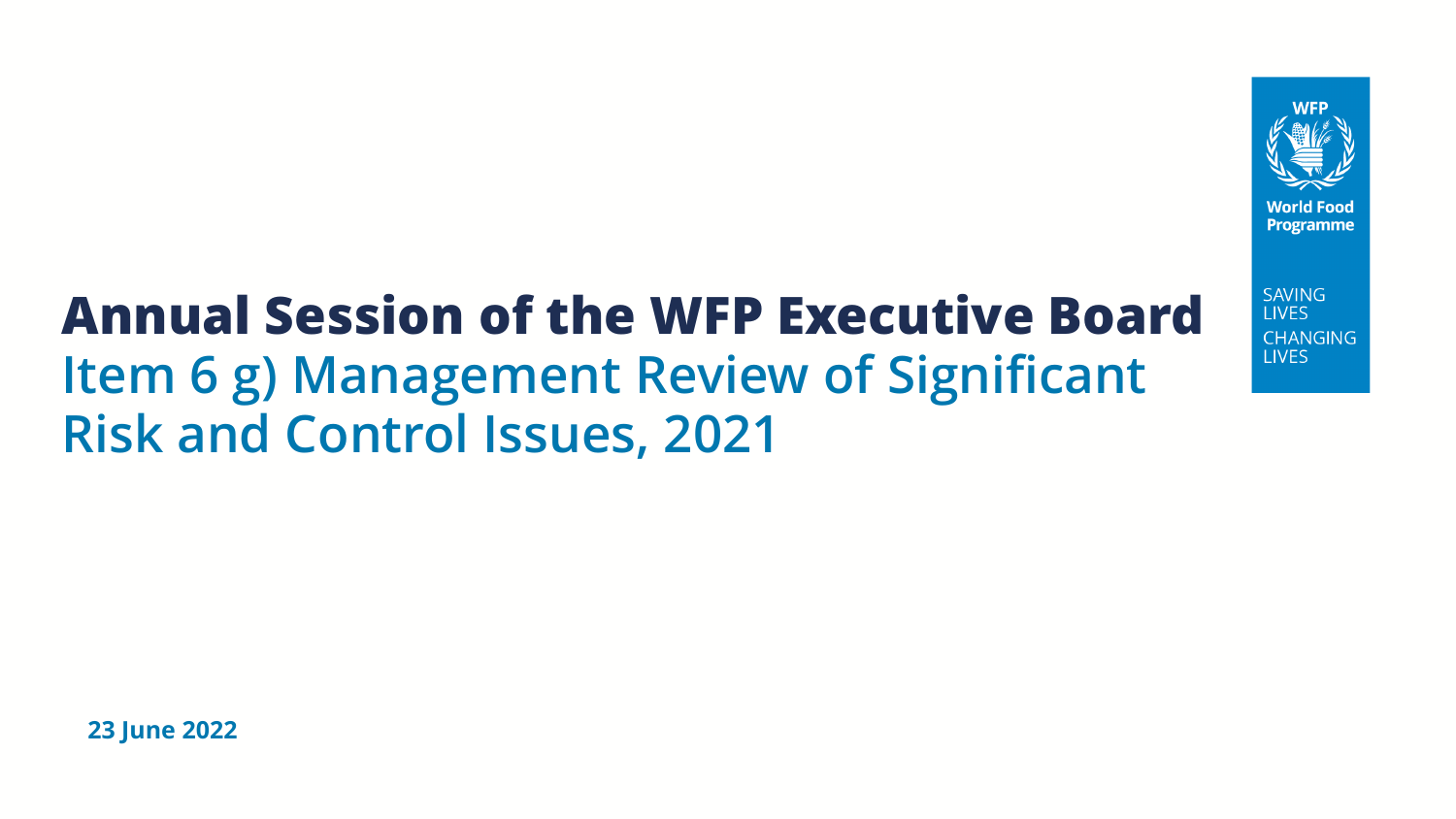## **2021 Statement on Internal Control Highlights** (1 of 3)

The annual Executive Director's Assurance Exercise forms the Executive Director's Statement on Internal Control and the Management Review of Significant Risk and Control Issues.

### **Record assurance exercise engagement in 2021:**

- ➢ **99% completion on time**; **16% reduction** in average survey length without compromising qualitative analysis
- ➢ **Multilingual support** (guidance issued in **5 languages**, complemented by multilingual helpdesk and webinars)

### **Issues prioritized in the Management Review for further attention:**



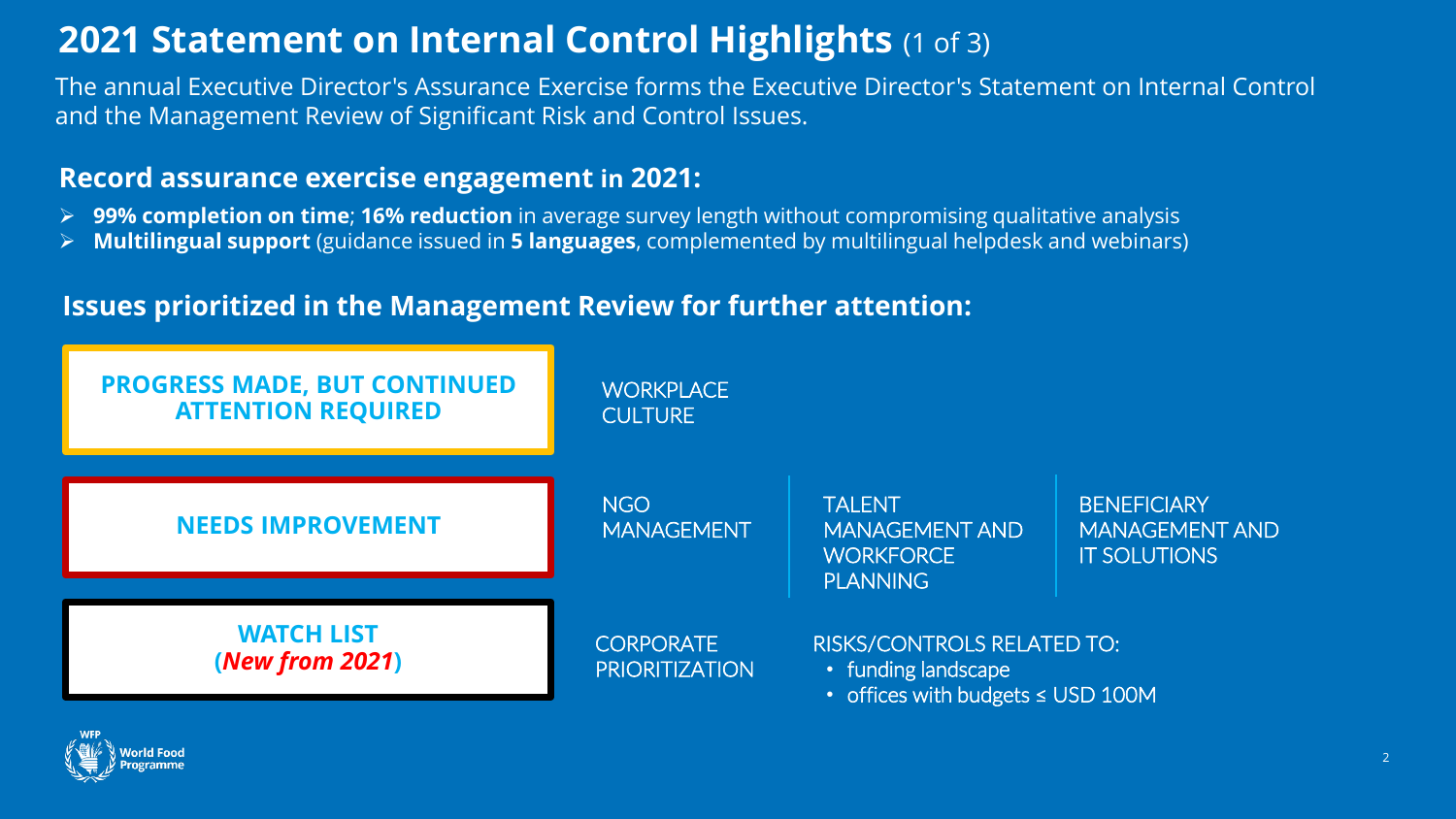## **2021 Statement on Internal Control Highlights** (2 of 3)

Sample of 2021 Executive Director's Assurance Exercise Responses

"Walk the walk, talk the talk, we talk about workplace culture but let senior managers bully staff without consequences." **– HQ respondent**

"The biggest challenge remains the trust colleagues have in the system (which we feel has improved) and the fear of retaliation and that despite affirmations to the contrary, people fear WFP would not be able or willing to protect whistleblowers. The country director or OIGI are far away, and the lengthiness of the processes is also a deterrent."

**– CO respondent**

"One main challenge in terms of talent management, is the regular turnover observed within CO staff (particularly nationals) which could be directly linked to the contract types. Indeed, staff are recruited by other agencies offering them FT contracts that are more attractive to them compared to the SCs most of them have."

**– CO respondent**

"Gender parity is not just about numbers but should extend to women's involvement in decision-making and leadership roles, and issues of pay equity (related to staff movement from one office to another as local hires, as well as equal pay for work of equal value)."

**– HQ respondent**

"There was no local capacity to use corporate tools such as COMET/SCOPE/MoDa. The CO struggled all 2021 trying to sort out the best possible way to manage these tools correctly however, insufficient training support from RB/HQ led the CO to make errors and delays in our distributions."

**– CO respondent**

**World Food** 

"It is important to strike the balance between the CO's technology expectations, aspirations, needs and resources available, together with the increasing demand for automation and digitalization of programmatic activities… With the new cost recovery model, if COs are asked to pay for the use of SCOPE, many may revert to using nonstandardized systems."

**– RB respondent**

## **Workplace culture and conduct Talent management and workforce planning**

### **Beneficiary management and IT solutions Non-governmental organization management**

"Going forward, it is clear that WFP needs to reduce investment into bureaucratic procedures and rather focus on streamlining FLA management tools, particularly the management of FLA budgets." **– RB respondent**

"(…) most of our partners work with so many other organizations, this may compromise quality and timely delivery." **– CO respondent**

"High staff turnover among (…) NGOs makes it difficult to maintain continuity with regards to capacity building and ensure good quality work." **– CO respondent**

3